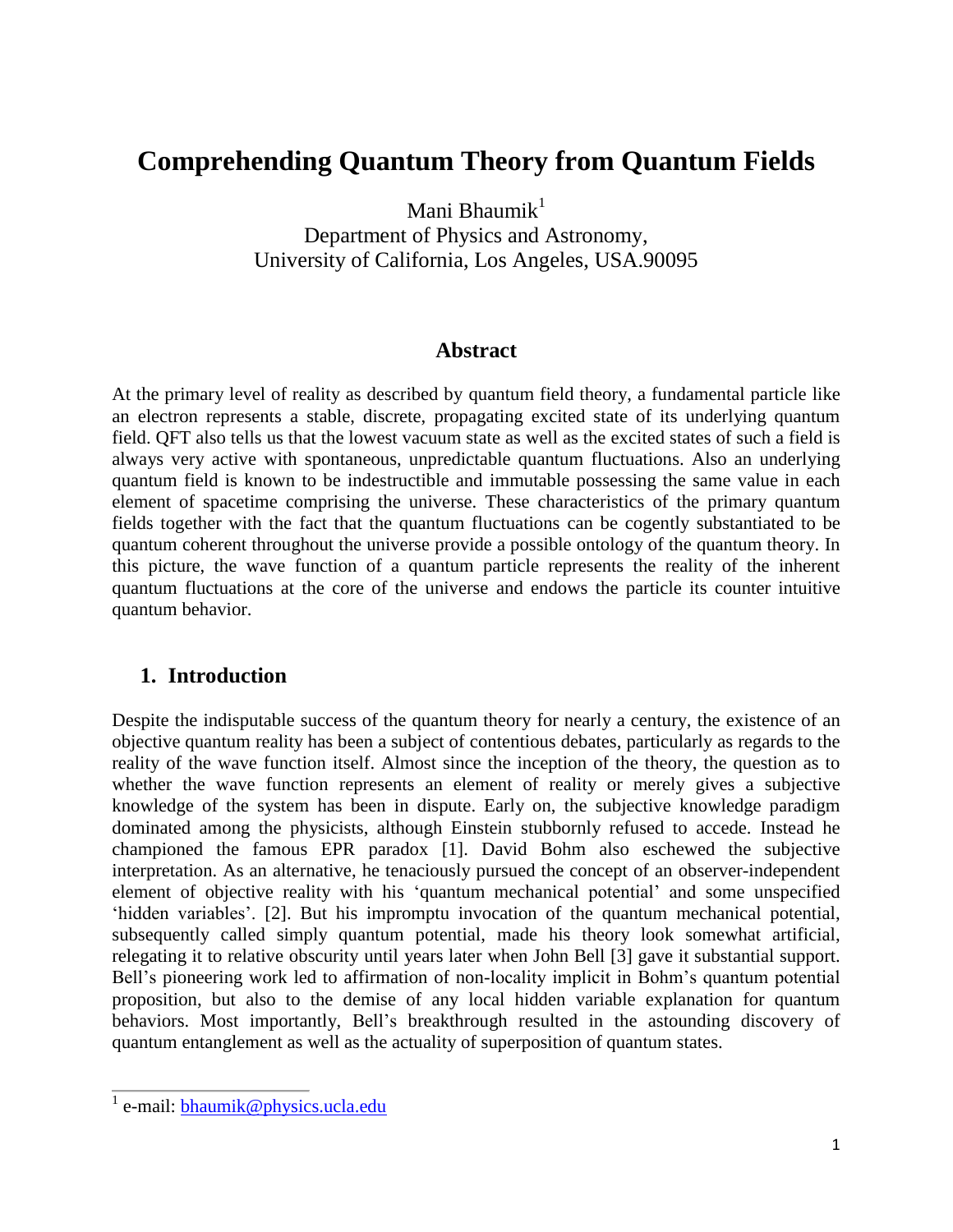In their latest paper, Colbeck and Renner [4] advanced some logical arguments in support of the element of reality of the wave function. However, neither Bohm nor the authors of the recent paper presented any foundation for the existence of such a reality. Contemporary experimental observations supported by the quantum field theory demonstrate the immutability and a universal value everywhere of an underlying quantum field at the primary level of reality as well as some definitive confirmation of the existence of inherent fluctuations of the quantum field. These profound fundamentals of reality together with the consequences of the observed phenomenon of quantum entanglement appear to support the objective element of reality of the wave function.

#### **2. Nature of Primary reality portrayed by quantum field theory**

The quantum field theory has uncovered a fundamental nature of reality, which is radically different from our daily perception. Our customary ambient world is very palpable and physical. But QFT asserts this is not the primary reality. The fundamental particles involved at the basis of our daily physical reality are only secondary. They are excitations of their respective underlying quantum fields possessing propagating states of discrete energies, and it is these which constitute the primary reality. For example, an electron is the excitation of the abstract underlying electron quantum field. This holds true for all the fundamental particles, be a boson or a fermion. Inherent quantum fluctuations are also a distinct characteristic of a quantum field. Thus, QFT substantiates the profoundly counter intuitive departure from our normal perception of reality to reveal that the foundation of our tangible physical world is something totally abstract, comprising of discrete quantum fields that possess intrinsic, spontaneous, unpredictable quantum fluctuations.

It would be cogent to ask how we know that these quantum fluctuations really exist. Since a quantum system has to be irrevocably disturbed to observe it, we normally look for their evidence *indirectly* through their effects such as the Casimir effect, Lamb Shift and a host of other phenomena. Perhaps the most spectacular example of their existence is revealed in the extensive studies of the electron gyromagnetic ratio, where the experimentally observed value agrees with the calculated value based on QFT to an astonishing accuracy of one part in a trillion. Moreover in recent times, a graphic demonstration of their existence seems to have been provided by nature itself in the way of minute temperature inhomogeneities in the Cosmic Microwave Background Radiation (CMBR) Fig 1. It is now generally accepted that these inhomogeneities in the CMBR most likely owe their origin to quantum fluctuations of an inflaton field, manifesting as wrinkles in spacetime and blown up from their microscopic existence to macroscopic dimensions by a sudden explosive expansion of space in the very early universe, known as inflation. These exceptional depictions are considered to provide compelling evidence of the real existence of the quantum fields and their innate fluctuations.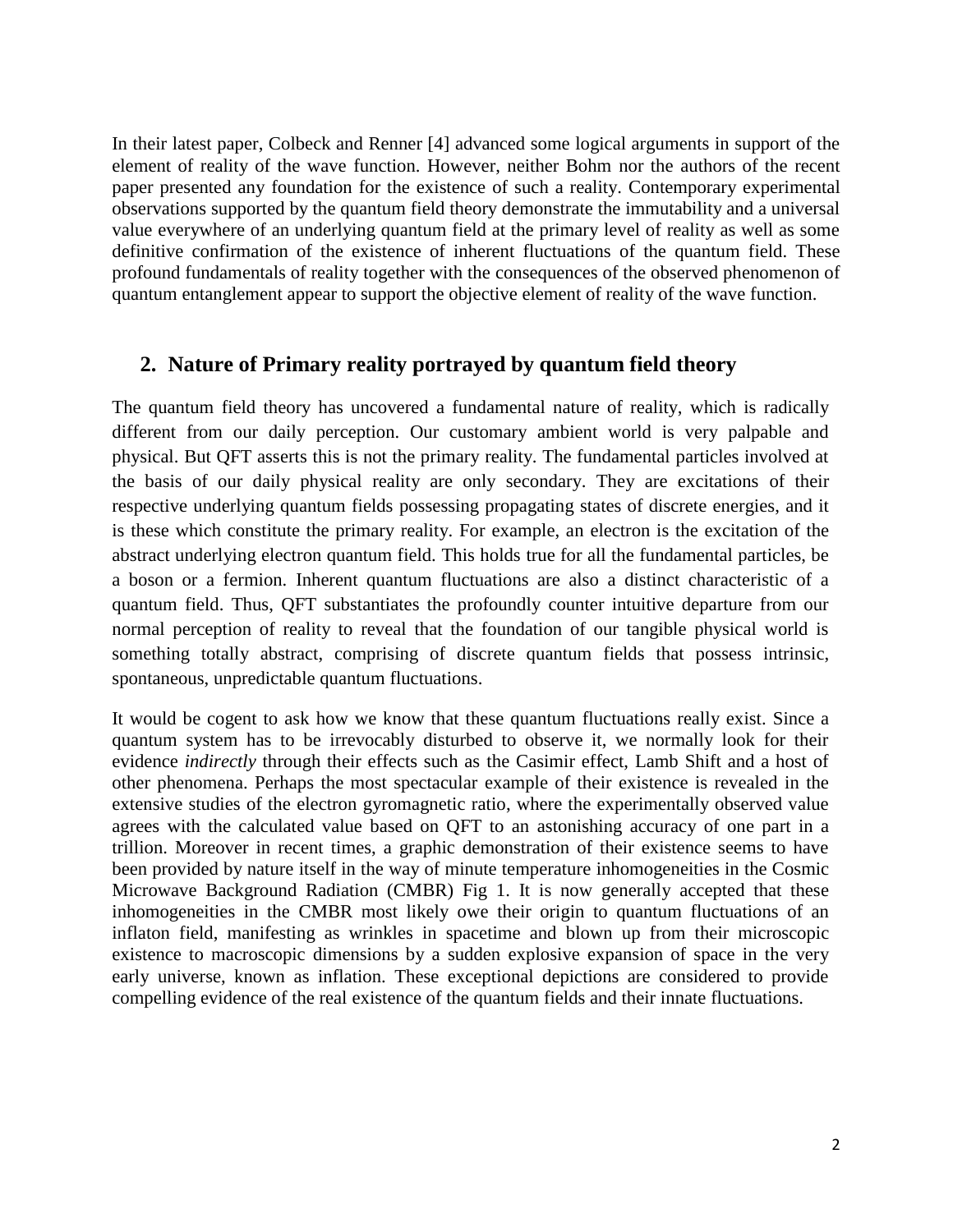

Figure 1. The picture made available by WMAP team shows the minute temperature inhomogeneites, about 1 part in 100,000, in the Cosmic Background Radiation observed by the WMAP satellite. These inhomogeneities most likely owe their origin to the fluctuations of the quantum field and are also believed to provide seeds for forming galaxies, galactic clusters and super clusters.

By far, the most phenomenal step forward made by QFT is the stunning prediction that the primary ingredient of *everything* in this universe is present in *each element of spacetime* of this immensely vast universe [5]. These ingredients are the underlying quantum fields. We also realize that the quantum fields are alive with quantum activity. These activities have the unique property of being completely spontaneous and utterly unpredictable as to exactly when a particular event will occur cannot be predicted [5]. But even to use a word like 'event' renders this activity in slow motion. In actuality, some of the fluctuations occur at mind-boggling speeds with a typical time period of  $10^{-24}$  second or less. In spite of these infinitely dynamic, wild fluctuations, the quantum fields have remained immutable possessing the same magnitude, as evinced by their Lorentz invariance, essentially since the beginning and throughout the entire visible universe containing regions, which are too far apart to have any communication even with the speed of light. This is persuasively substantiated by the experimental observation that a fundamental particle such as an electron has exactly the same properties, be its mass, charge or spin, irrespective of when or where the electron has been created, whether in the early universe, through astrophysical processes over the eons or in a laboratory today anywhere in the world.

As recently explained by Narnhofer and Thirring [6], in quantum field theory almost everything is entangled. This essentially paints a broad picture at least at fundamental dimensions as well as for atomic scales. As a consequence, the fluctuations of the fields in each element of spacetime are expected to be quantum coherent. This is also corroborated by Frank Wilczek [7]. Then all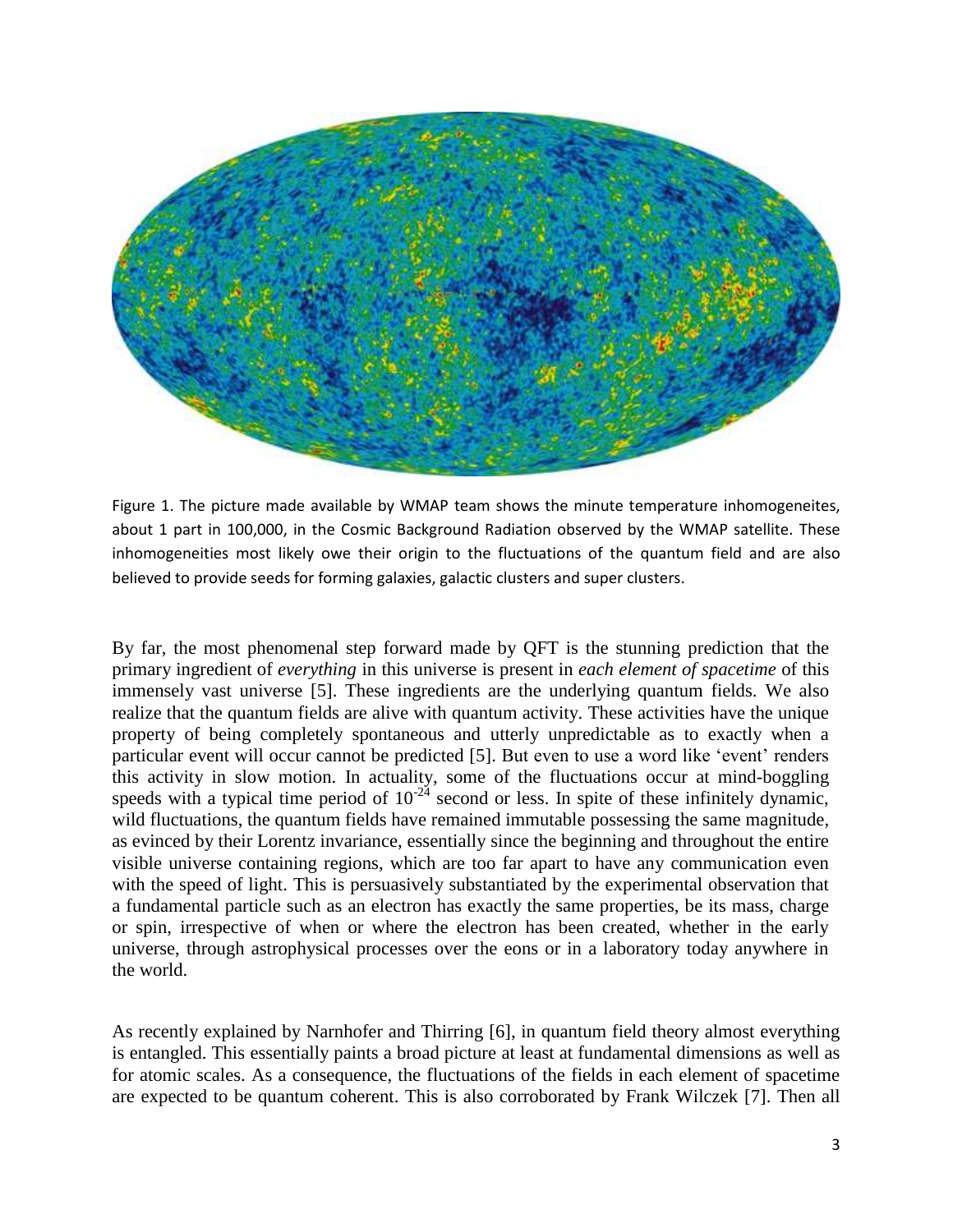the fluctuations of the fields would be coherent throughout the universe by mesoscopic quantum entanglement [8]. QFT substantiates existence of abundant interactions to produce various degrees of such entanglement. Therefore, the observed picture of primary reality supported by QFT comprises of the underlying immutable quantum fields and their quantum coherent fluctuations in a universal scale. *A fundamental particle arising out of its quantum field is always inescapably subject to this reality and is thus describable by an associated wave function that corresponds to actuality.*

## **3. The double slit Experiment**

Let us take as an example the legendary double slit experiment, which Richard Feynman called both "the heart of quantum mechanics" and it's most enduring mystery. Specifically, we examine the results presented in Fig. 2, which was obtained by shooting electrons one at a time in succession to a double slit and observed on a screen. One of the results of such an experiment demonstrates that the final pattern 2e turns out to be the same whether the electrons are shot one at a time or all at the same time. The fact that the final pattern is independent of time spacing is classically incomprehensible. It suggests that there is an indestructible underlying entity, which is responsible for this behavior. This is exactly what the quantum field theory says – what underlies is the immutable electron quantum field which fills all of spacetime.

We can explore the same underlying quantum field to uncover the reason for the other classically incomprehensible aspect of this double slit experiment. As shown in the Fig. 2, we conspicuously find that each particle makes an unpredictable choice between alternate possibilities. Again, recalling our earlier discussions that according to QFT and supported by experimental observations, a fundamental particle represents a stable, discrete propagating excited state of its underlying quantum field. QFT tells us further that the spontaneous and unpredictable quantum activity is also present *in the excited state*. Mathematical analysis presented here shows this quantum activity could endow the particle its observed property of making an apparently unpredictable choice.

For the sake of simplicity we will consider the motion of a single nonrelativistic electron without spin. To a good approximation, in QFT the wave function of quantum fluctuations can be represented by a linear superposition of harmonic oscillator wave functions. The wave function  $\psi$  of quantum fluctuations can be written as

$$
\psi = \sum_i c_i \psi_i
$$

The function  $\psi$  can be expressed in polar coordinates as

$$
\psi = R \exp(iS/\hbar),
$$

where  $R$  is the amplitude and  $S/\hbar$  is its phase, both  $R$  and  $S$  being real.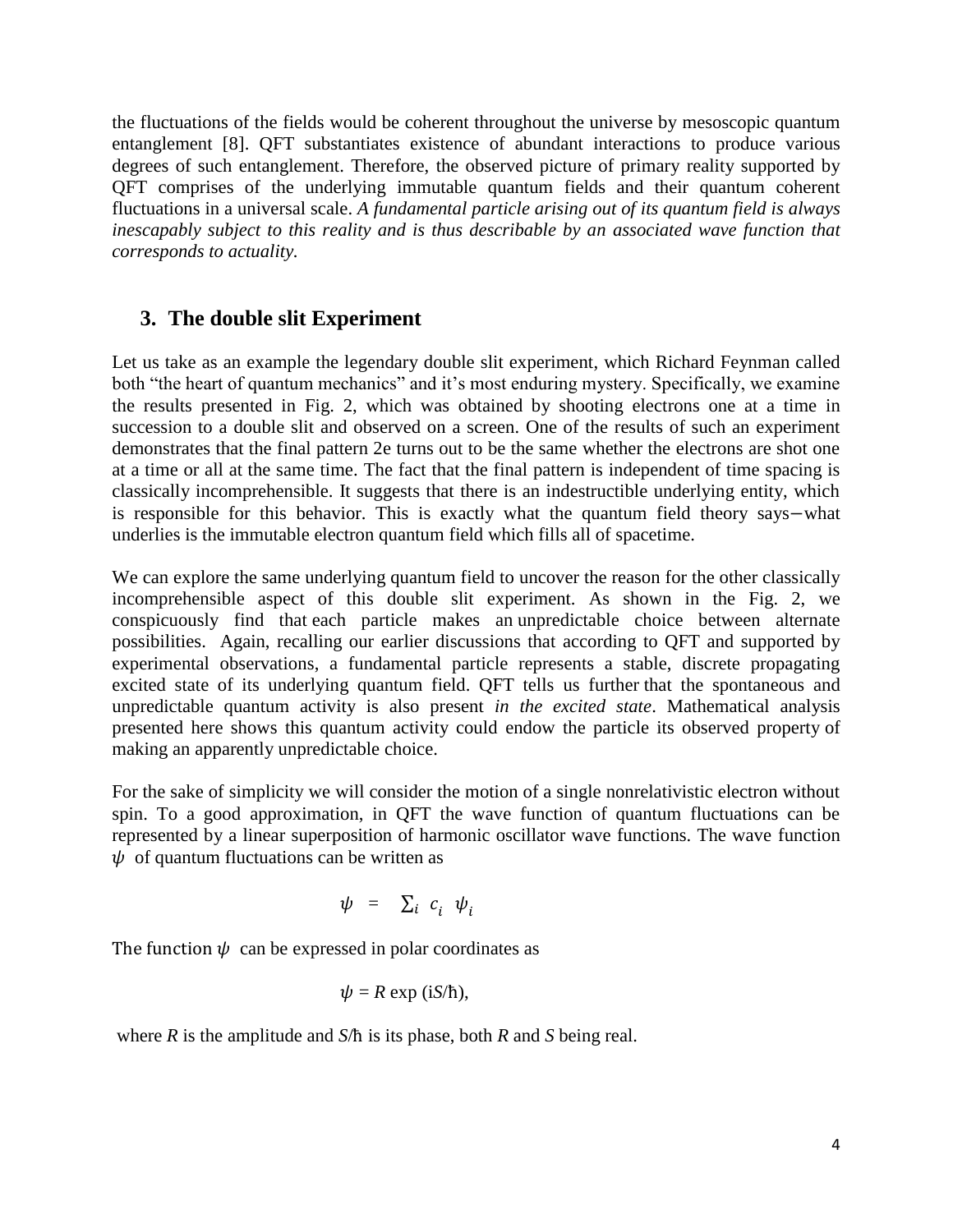

Figure 2. The results of a double-slit experiment performed by Dr. Tonomura by shooting one electron at a time in succession to the slits. Images **a** through **e** depict collection of gradually increasing number of electrons on the screen. Numbers of electrons are 10 (a), 200 (b), 6000 (c), 40000 (d), 140000 (e). [9]

Since  $\psi$  should be a solution, following Bohm [2,10,11], we insert  $\psi$  in the Schrödinger equation for a single particle:

$$
i\hbar \frac{\partial \psi}{\partial t} = -\frac{\hbar^2}{2m} \quad \nabla^2 \psi + V \psi
$$

where *V* is the classical potential.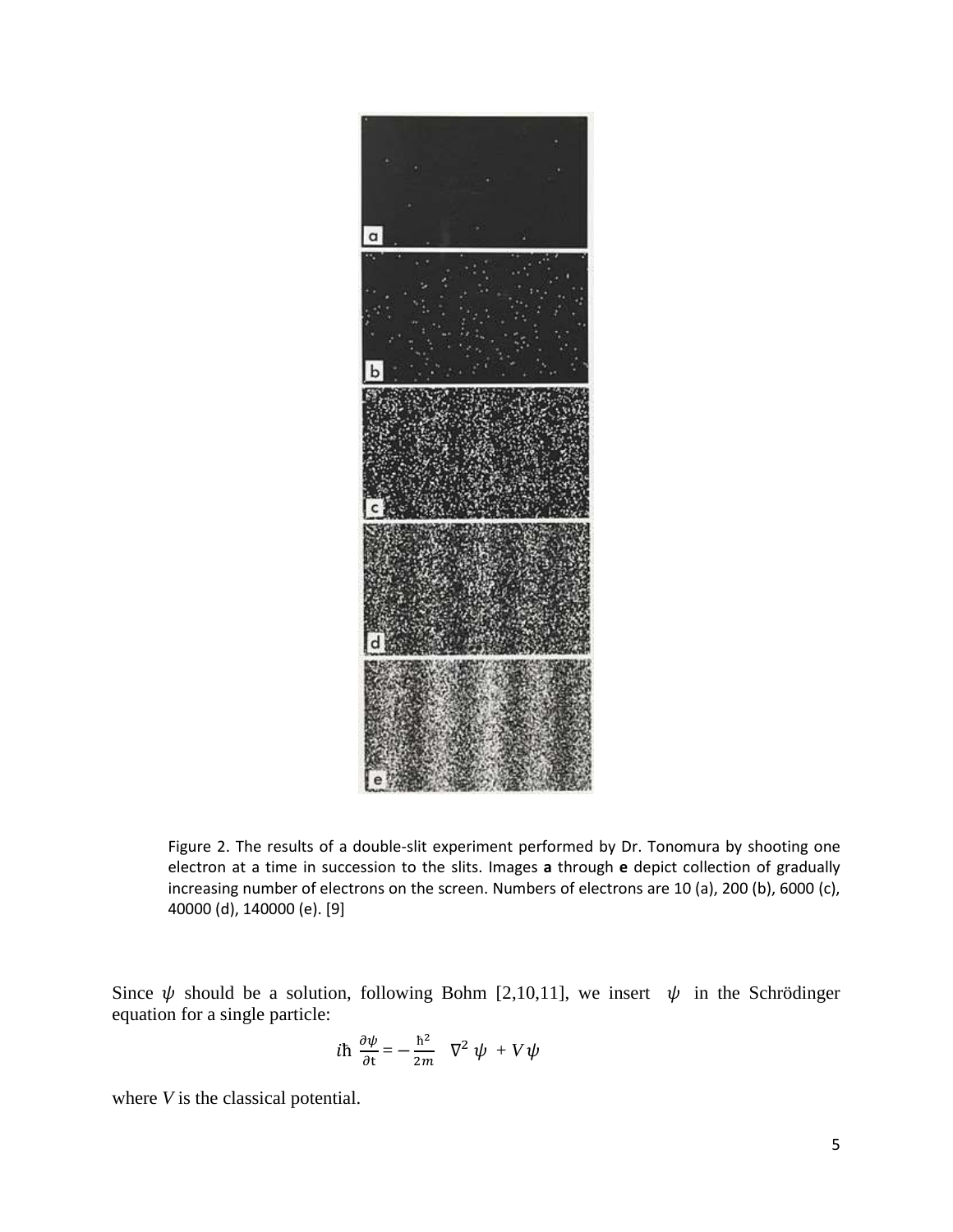The equation then factors in to two equations, one imaginary and the other real.

The real part of the Schrödinger equation in polar form yields

$$
\frac{\partial S}{\partial t} + \frac{(\nabla S)^2}{2m} + V - \frac{\hbar^2}{2m} \frac{\nabla^2 R}{R} = 0
$$

It essentially differs from the classical Hamilton–Jacobi equation only by the term

$$
Q=-\frac{\hbar^2}{2m}\frac{\nabla^2 R}{R}
$$

where *Q* is called the *quantum potential* by Bohm [2]. Bohm and Hiley [10, 11] have carried out extensive investigations on it over the years and have successfully extended the quantum potential approach to many body systems. They emphasize several key aspects of their analysis involving the quantum potential [10, 11]:

- 1. The electron acts like a particle with a well-defined position which varies continuously.
- 2. The wave function  $\psi$  of an individual electron is regarded as a mathematical representation of an objectively real field.
- 3. The particle is never separated from this new type of quantum field that fundamentally affects it. The field  $\psi$  satisfies the Schrödinger equation so that it too changes continuously.
- 4. Given that the particle is always accompanied by its quantum field, the combined system of the particle and the field is causally determined.
- 5. The quantum field represents an internal energy without a source and determines the magnitude of the physically significant quantum potential.
- 6. The quantum potential Q provides the quantum force  $-\nabla(Q)$  for the equation of motion of the particle:

$$
m \frac{dv}{dt} = -\nabla(V) - \nabla(Q).
$$

7. The quantum potential does not fall off with distance, implying nonlocality.

All of these aspects can be cogently supported by our earlier description of the Lorentz invariant, immutable underlying *primary* quantum field that fills all space and time with the same magnitude as well as the quantum coherence of its intrinsic fluctuations, thereby providing the crucial element of reality for the quantum potential that has been missing from Bohm and Hiley's treatment.

In the double slit experiment, the electron approaches the slits along with its inseparable quantum wave. While the electron would presumably go through one slit, the accompanying quantum wave, by its interaction with the constituents of the slits, can go through both slits. However, transition through both slits affects the wave to produce a compound quantum potential that changes the trajectory of the electron. Philippides, et al [12] calculated the trajectories of the electrons as adjusted by the compound quantum potential. They substantiated